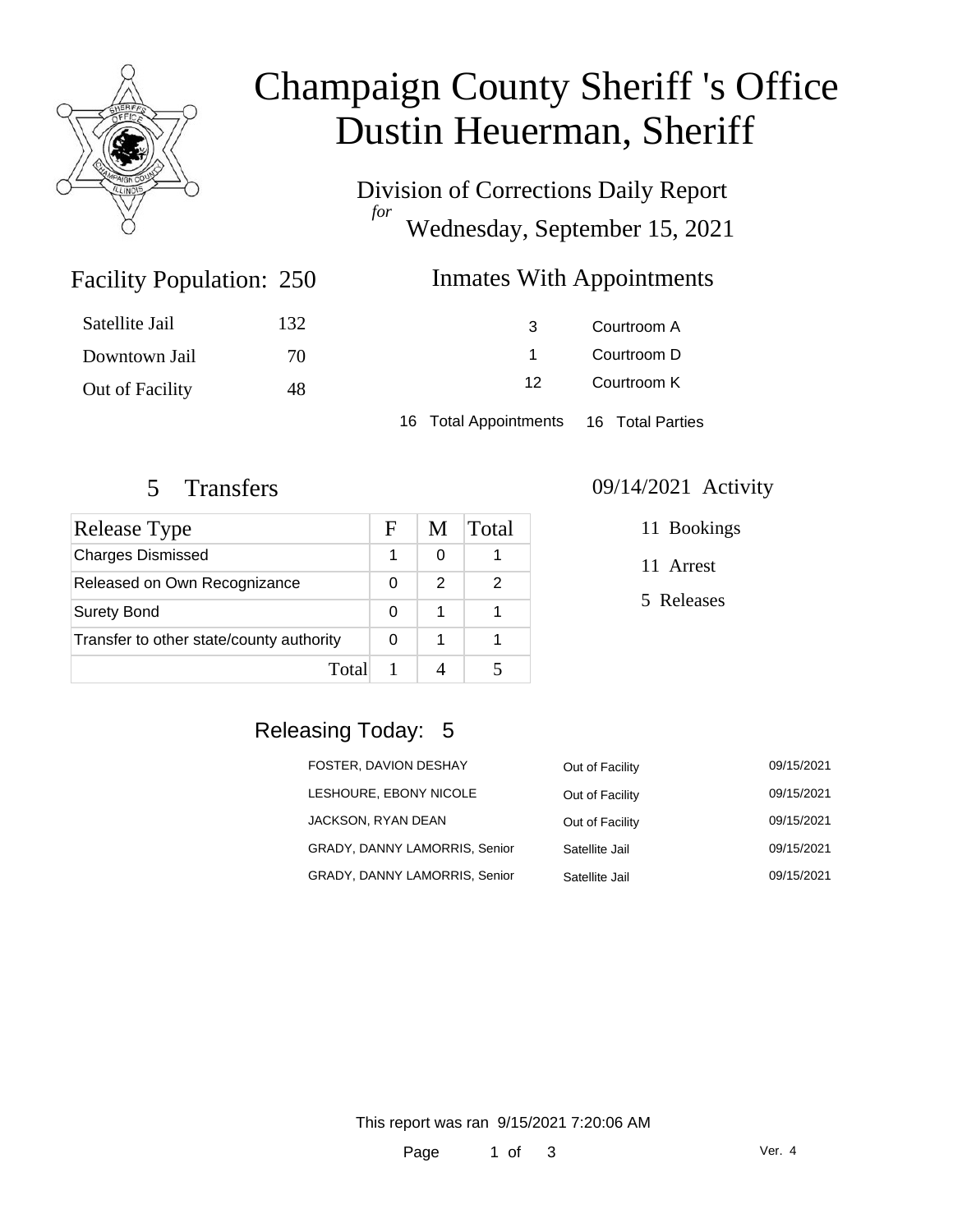

# Champaign County Sheriff 's Office Dustin Heuerman, Sheriff

Division of Corrections Daily Report *for* Wednesday, September 15, 2021

Custody Status Count

- Civil Other 1
- Civil Sentenced CCCC 1
- Electronic Home Dentention 19
	- Felony Arraignment 14
		- Felony Other 2
	- Felony Pre-Sentence 5
		- Felony Pre-Trial 161
	- Felony Pre-Trial DUI 1
	- Felony Sentenced CCSO 4
	- Felony Sentenced IDOC 13
		- Hold Other 3
		- Hold Sentenced IDOC 1
	- Misdemeanor Arraignment 2
		- Misdemeanor Pre-Trial 1
			- Petition to Revoke 6
			- Remanded to DHS 15
			- Traffic Arraignment 1
				- Total 250